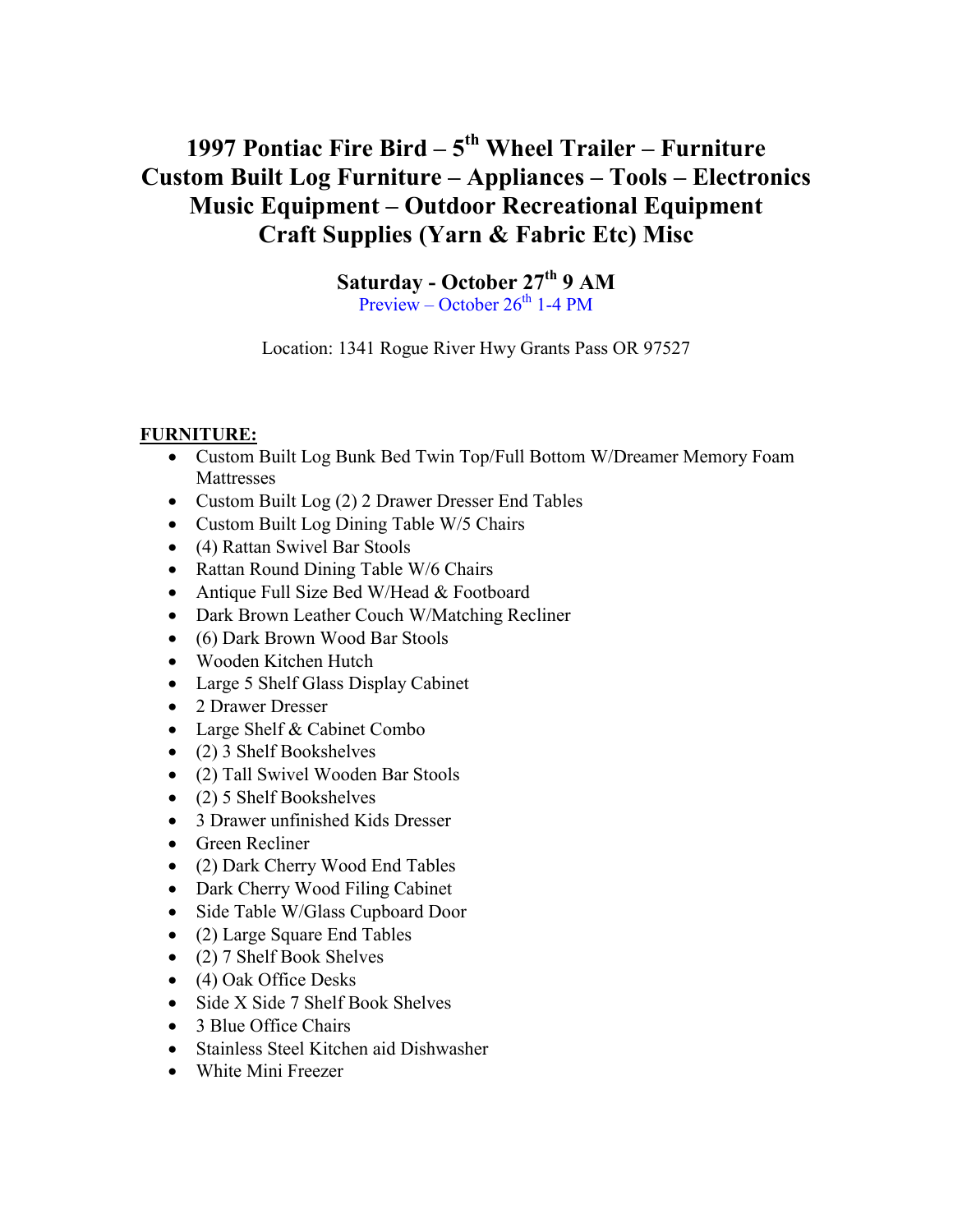# HOUSEHOLD, DÉCOR:

- Office Table Lamps
- (2) Talk Silk Trees
- Convolution Gelled Microfiber Pillows (NEW)
- Full/Queen White Comforter
- Pink, White & Green Quilt Full Size Bedding Set
- Wooden Wall Sculpture of "The Last Supper"
- Scenic Wall Art
- Elephant Shadow Box Wall Art
- Island Décor
- Island Instruments
- Fish Basket
- Duck Decoys
- Vintage Luggage Holder
- Antique Washboard
- Petrified Wooden Book Ends
- French Country Chandeliers
- Turtle Stain Glass Light

## ELECTRONICS:

- Samsung Lg. Flat Screen TV
- Panasonic TV
- Logitech Revenue Key Board
- Cannon Printer
- Sony Handycam
- Apple Desk Top
- $\bullet$  DVD's
- Records
- Vidpro
- Signature Orek Air Purifier
- Orek Vacuum

## MUSIC & INSTRUMENTS

- (2) Fender m80's W/Channel Select Floor Pedal Guitar Amp 300 Watt SN LO -100815 SN LO – 224859 W/ Channel Select Floor Pedal.
- Cry Baby Classic "Dunlap" Wa Wa Pedal 9 Volt, Added Cord MOD: GCB95F
- Korg MOD: Trinity Plus Keyboard W/Stand & Case SN: 011420
- Vintage Carvin Belaire 212 Tubed Amp
- Yamaha FG-300 Nippon Gakki Acoustic Guitar (Missing Pick Guard, Body Intact SN: 10630628
- Tunable Bongos CB 700, Hand Drum & African Wood Tonal Drum
- Custom Made Blue Ibanez W/Black Edge Electric Guitar W/Custom Pick Ups, Floyd Rose Bridge W/Whammy Bar (Comes with Clean Hard Case)
- Anvel Amp, Equipment Road Case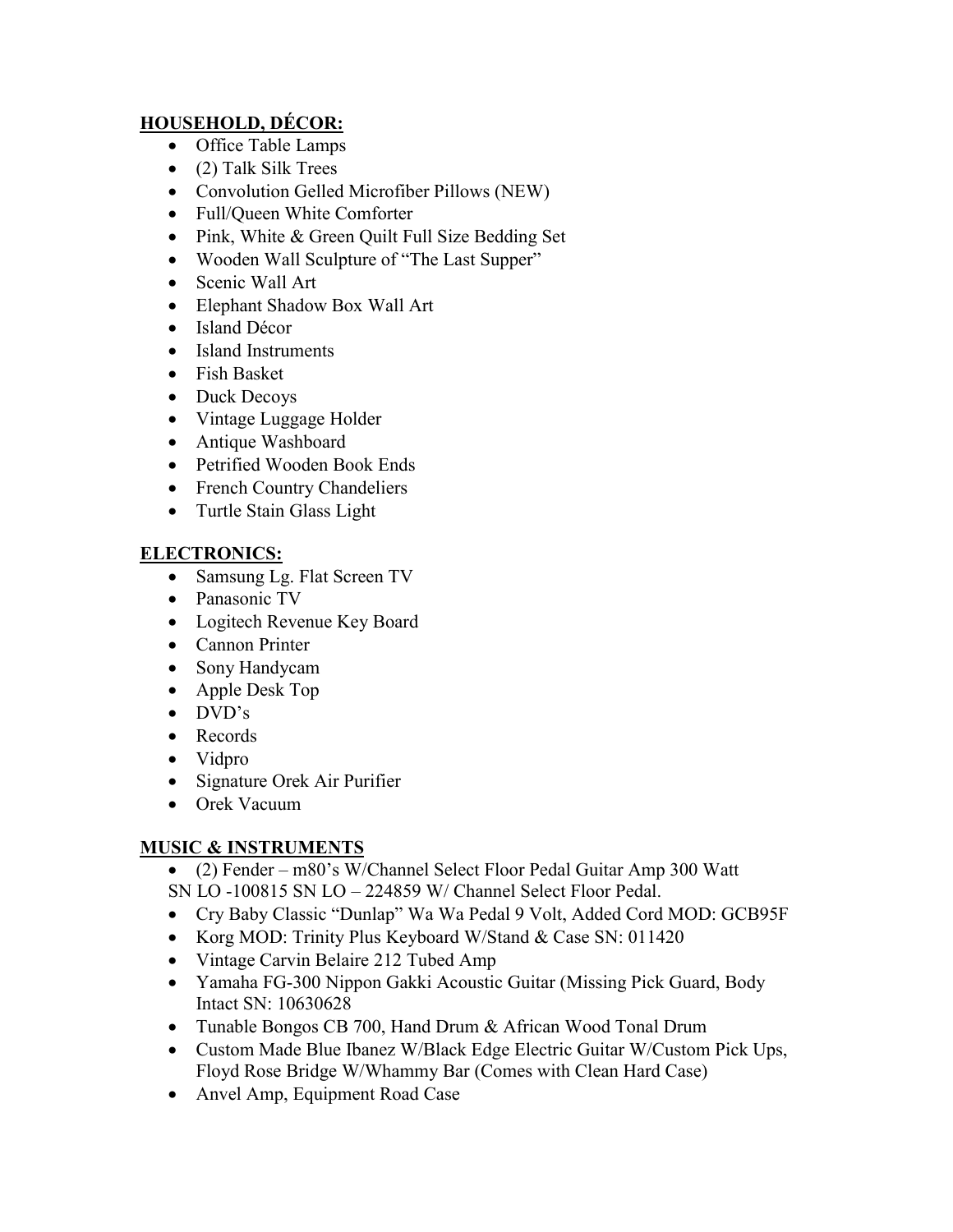- AM/FM Equipment Turban Radio
- Projector Sawyers
- Box Lot of Music Cords
- Anologic Digital Panel Instrument
- Rat Distortion Box
- PC 300 Watts Convertor DC/AC
- Sennheiser German E-609 Silver Microphone
- Samson s-11 Cord Misc. W/Box
- Four Effect Unites in Case
	- Alesis Quad GT
	- DOD Graphic GQ
	- BBE Sonic Maximizer 4229
	- Messa Pre Twin Amp
- Teac MOD: C-3X 2 Track Cassette Player
- 21 Roland R-5 Rhythm Compressor

# TOOLS & OUTDOOR EQUIPMENT & RECREATIONAL EQUIPMENT:

- Kobalt Lawn Mower
- Kobalt Leaf Blower
- Kobalt Weed Eater
- Kobalt 3.5lb Ax
- Tree & Branch Trimmers
- Rakes
- Step Ladders
- (3) Furniture Dollies
- $\bullet$  15 Pc.  $\frac{1}{2}$ " Drive & Socket Set
- Makita 5007 MG Saw
- Durabuilt Wrench/Socket Set
- Dial Indicating Torque Wrench
- Dewalt Screw Gun W/Attachments
- $\bullet$  19" Tool Box
- Chain, Rope, Extension Coards
- Tire Chains
- Screws, Nails, Nuts & Bolts Etc.
- Dewalt Orbit Sander (NEW)
- Dewalt Palm Grip Sander (NEW)
- Ryobi 6" Bench Grinder (NEW)
- Auto Electric Repair Kit
- C-Clamps  $4" \& 3" (NEW)$
- Black & Decker Jig Saw
- Craftsman Electric Drill
- Dual Heat Soldering Station
- Peugeot Bike